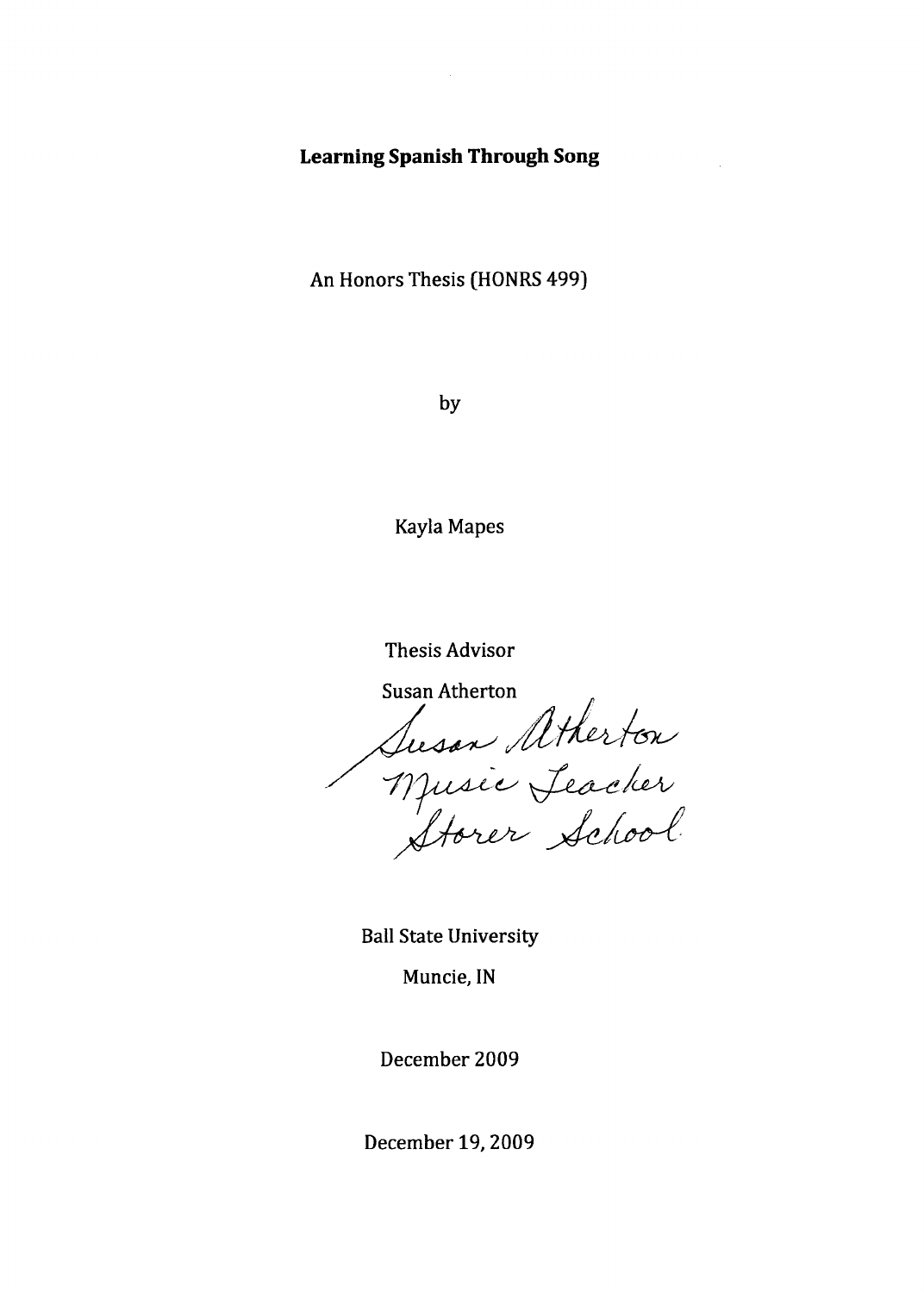#### Abstract

 $\zeta \in \mathcal{C}$ o (f

 $\rightarrow$   $\rightarrow$   $\rightarrow$   $\rightarrow$ 

alian a sh  $\frac{2}{4}$  , and  $\frac{2}{4}$ 

I will soon be graduating from Ball State with a degree in Elementary Education and a minor in Spanish. I am also involved in the professional music fraternity for women called Sigma Alpha Iota. Each of these areas is a major aspect of my life; however, they never intertwine. I have never had the opportunity to combine my knowledge in a way that strengthens all three of them as a whole. Because I have chosen teaching as a career, I wanted to find a way to incorporate music and Spanish into the classroom. Through this project I was able to find a way to do this successfully. I created a series of lessons that taught my students Spanish words and phrases through singing. The lessons included the topics of counting, colors, shapes, and typical phrases. By working with my advisor, I was able to find great resources to use in my lesson in order to make them as fun and interactive as possible. This project includes.my lessons, what I have learned from the experience, and how I have grown and changed as an educator.

#### Acknowledgements

-I would like to thank Susan Atherton for acting as my advisor during this process and providing me with the necessary materials to create exceptional lessons.

- I would also like to thank Kristy Nacrelli, my classroom teacher, for allowing me to integrate my Spanish lessons into the curriculum.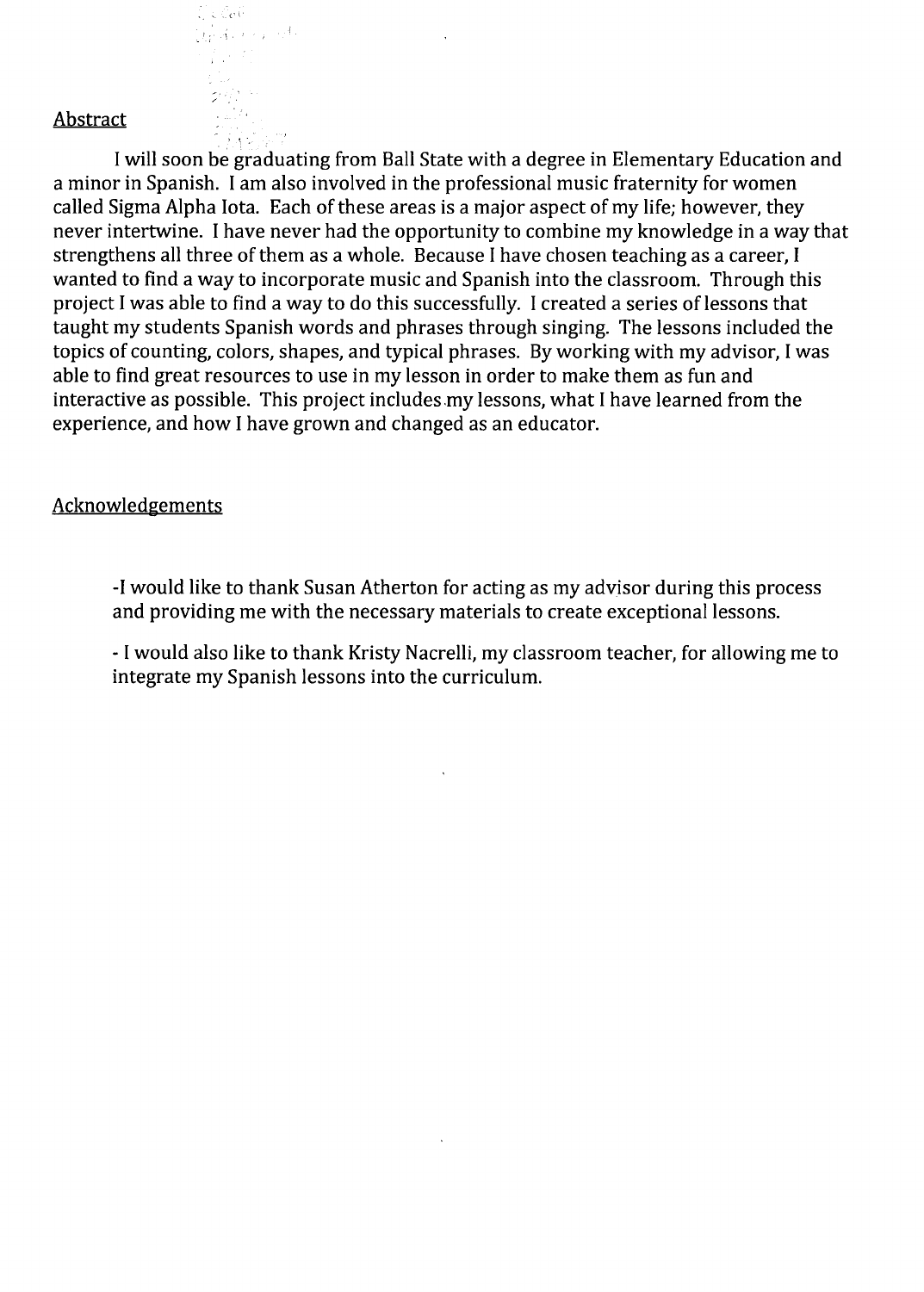While choosing possible topics for my Spanish lessons, I looked to the most basic things people would use while learning a new language. These are the things that serve as a foundation and allow scaffolding to occur while the person continues to learn the language. I also looked at the types of things being taught in the kindergarten classrooms, in short, the monthly goals. I was able to choose topics that would help reinforce these concepts in the students' minds. My final list of topics included colors, shapes, counting, and general phrases.

Colors, shapes, and counting are major in the kindergarten curriculum during the first two grading periods. I was able to use what the children were learning already and build lessons off of the concepts. While counting, I continued to use one to one correspondence in order to show the students that even though the words change, they serve the same purpose. The children were able to connect what they already knew about counting and use it while learning Spanish. Many children are able to verbally count or rattle off numbers without actually knowing what the numbers represent. By doing lessons on counting in addition to what we already cover in math, the students were able to solidify their thinking and better understand the abstract part of counting.

This concept of reinforcing underlying ideas holds true for all of the topics I chose for my lessons. While learning about shapes, the students simply memorize the names of the shape and become confused when the shapes are presented in a different form (i.e. rectangles-long and skinny versus short and fat). While learning the words in Spanish the students had to think about the characteristics that make each shape what it is. This allows them to think of the shape for what it is rather than solely its name.

1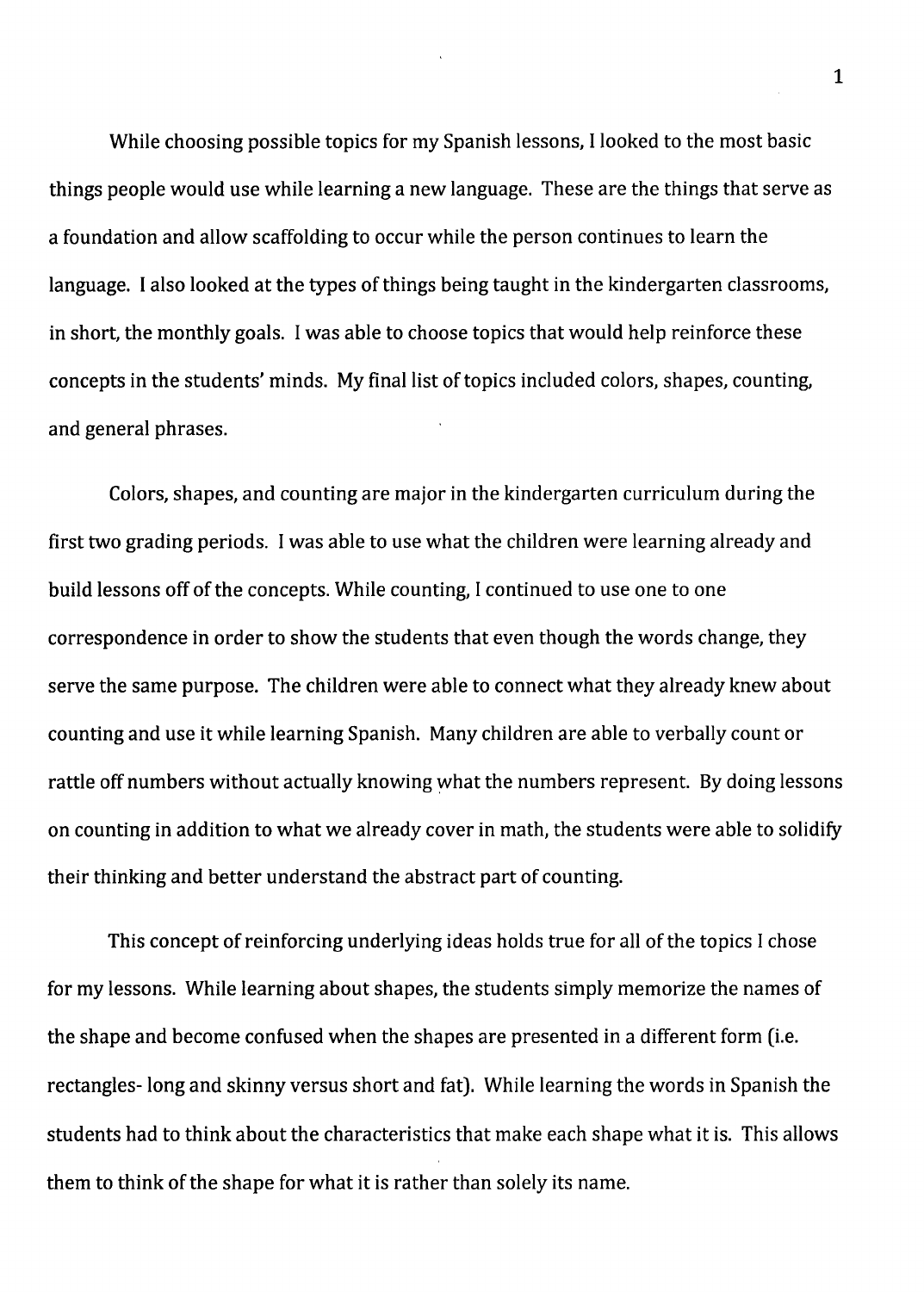As an education major there is one thing that drives everything I do and every decision I make: the ten INTASC Principles. INTASC stands for Interstate New Teachers Assessment and Support Consortium. Throughout my methods classes I was always asked to reflect upon how I feel I have grown in anyone of the ten principles. I also have to see where I am strongest and where I require more work in order to become the distinguished teacher that I desire to be. This project has helped me to strengthen my abilities in several of the INTASC Principle areas: Principle Seven "Planning for Instruction," Principle Two "Child Development and Learning Theory," and Principle Three "Learning Styles and Diversity."

Principle Seven states, "The teacher plans for instruction based upon knowledge of subject matter, students, the community, and curriculum goals (Teacher...)." As I previously stated, I relied heavily on the monthly curriculum goals in order to plan my lessons. The goals state what should be taught at various parts if the school year. By following these goals in my planning, I was able to emphasize the major concepts and ultimately help my students to become more capable.

Principle Two states, "The teacher understands how children learn and develop and can provide learning opportunities that support their intellectual, social, and personal development (Teacher...)." When working with younger children, the easiest and most engaging way to teach something is by doing it through song. My students love to sing and are able to better recall concepts when they have a song to help them. Although I love music and performing, I never would have thought to incorporate so much music into my classroom, especially during instructional time. I found that when teaching the students,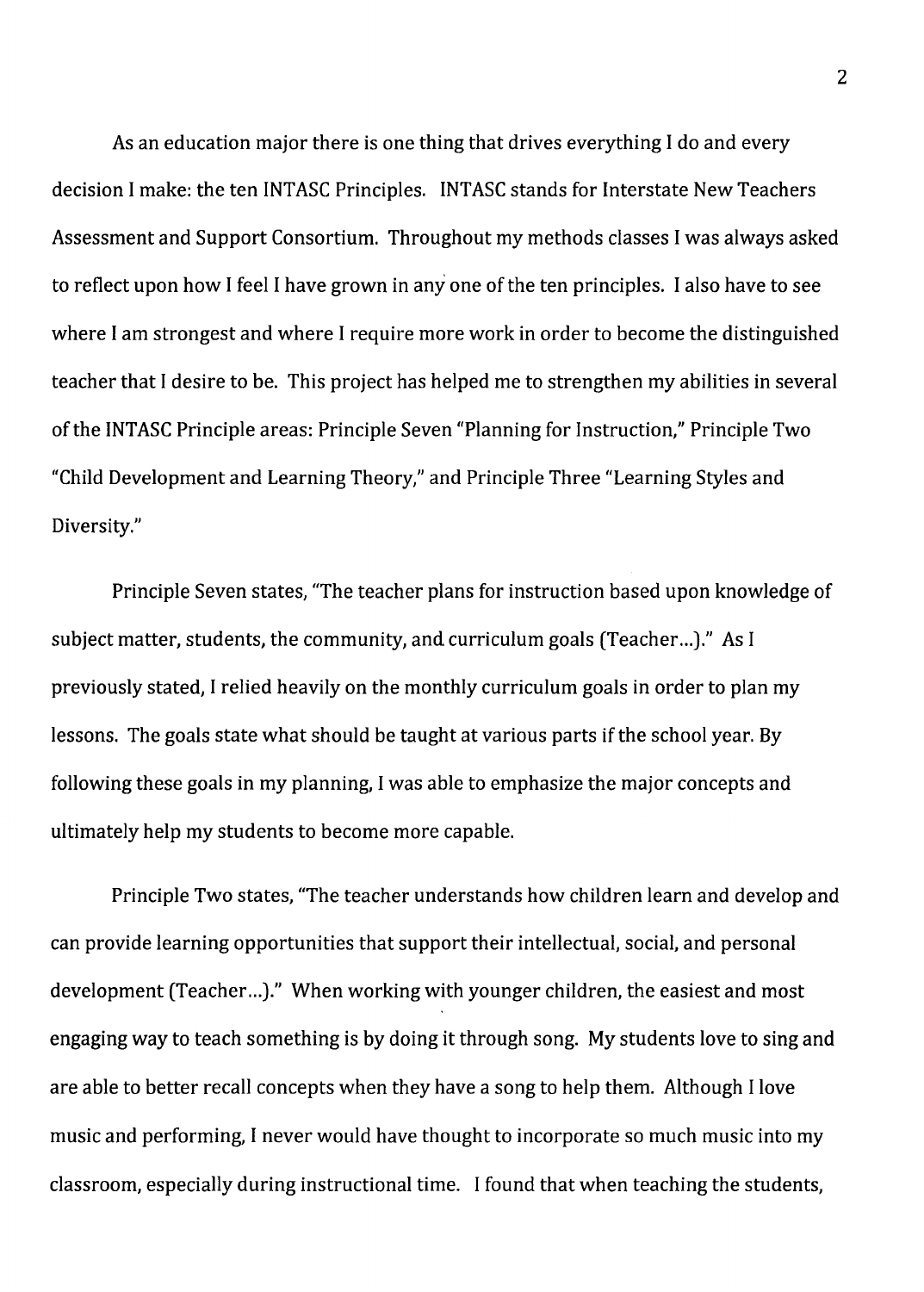they could not wait to learn the next song and vocabulary to go with it. They were more attuned to the lesson and willing to listen in order to participate in singing with me.

Lastly Principle Three reads as follows, "The teacher understands how students differ in their approaches to learning and creates instructional opportunities that are adapted to diverse learners (Teacher...)." The majority of my lessons include me teaching the students a new concept and then turning them loose to try it on their own, normally with some sort of review paper. This method of teaching normally works well; however, I feel there are some students who would benefit from learning things in a different way. There are seven types of intelligence: logical/mathematical, linguistic, spatial, musical, bodily/kinesthetic, interpersonal, and intrapersonal (Brualdi, 1996). My class is composed of students who possess a variety of these intelligences. Sadly, as a school system, we fail to recognize and accommodate each of these intelligences on a regular basis. At the elementary level, students attend a music class twice a week for a total of one hour of instructional time. This is not adequate for students who are stronger in the area of musical intelligence. By having my lessons revolve around music, I was better able to reach these students and make them engaged in the concepts.

Overall, being able to say that I saw myself improve in three of the ten INTASC principles is a major thing for me. I have always felt competent in the principles, but I know I can still improve and become an even better teacher. This project enabled me to find new ways to incorporate the INTASC Principles into my lessons.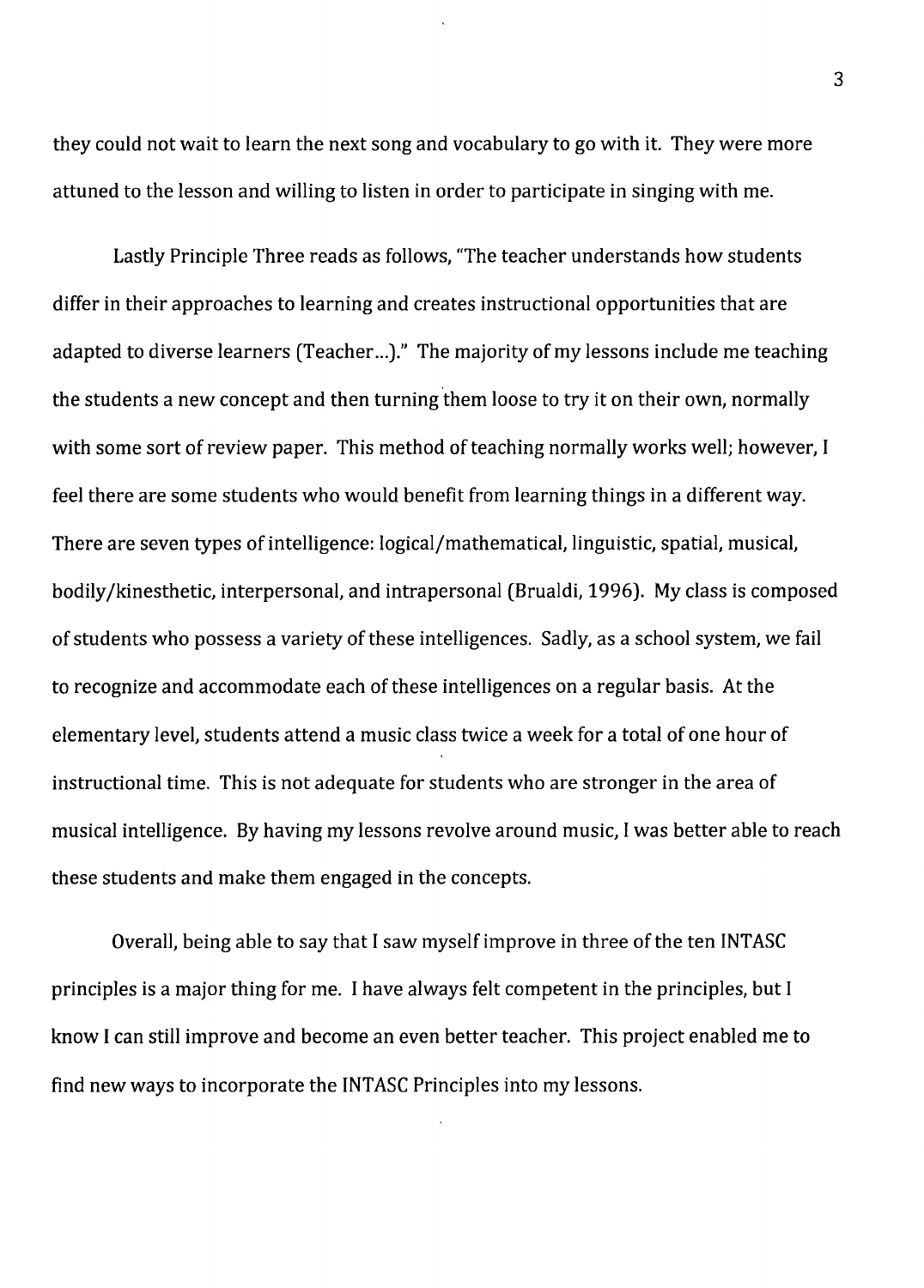Throughout this project, I learned the 'importance of changing things up and teaching more than what is required. The school day is crammed with things that need to be done: reading, math, intervention, and specials. In the end, there is one half hour time slot for another lesson. This time is normally filled with lessons on the first Thanksgiving, nutrition, holidays around the world, or whatever else is seasonally appropriate. It is extremely difficult to add another lesson topic during the day without getting rid of one of the required lessons. I learned that although it is difficult, it is important to do so. It is these lessons the students will remember as they grow up. These are the special times that allow the teacher and her students to bond over something out of the routine. Making room for these special lessons is what makes a proficient teacher become a distinguished one. I am glad that I was able to teach my students something that none of the other kindergarten classes learned. I feel it is something my students and I will always share even as we grow apart.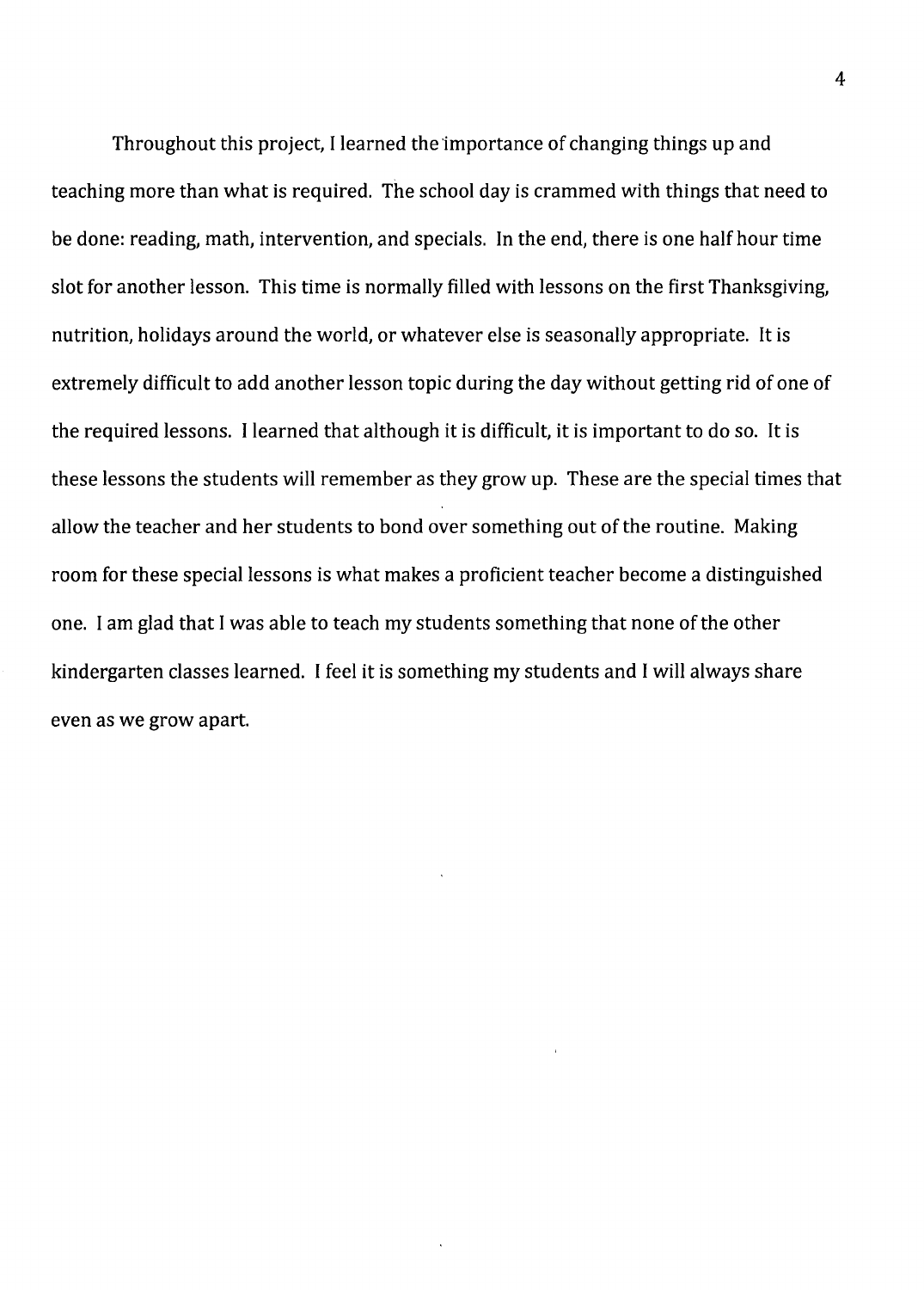### Reference List

Brualdi, Amy C. (1996). The Springhurst Project. In *Multiple Intelligences: Gardner's* 

*Theory.* Retrieved December 5, 2009, from

 $\sim$ 

http://www.springhurst.org/articles/MItheory.htm.

Teacher Education Digital Portfolio. In *The INTASC Principles.* Retrieved December

5,2009, from http://portfolio.iweb.bsu.edu/old/intasc.html.

 $\bar{\mathcal{A}}$ 

 $\bar{\mathbf{x}}$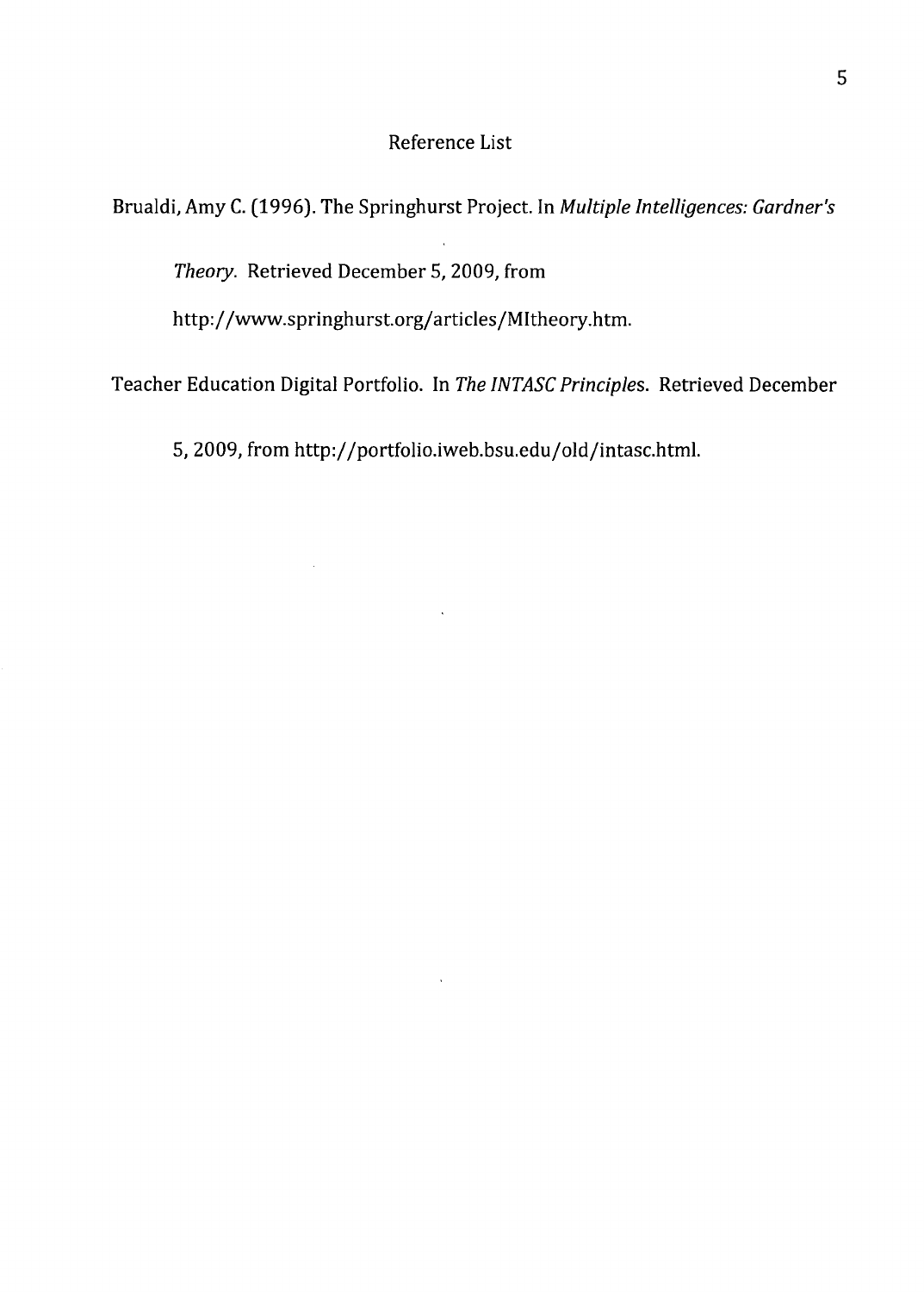**Grade:** Kindergarten

**Subject:** Colors in Spanish

### **Indiana Academic Standard:**

Music Standard One: Performing Music: Singing alone and with others- *Students sing melodic patterns and songs with an appropriate tone quality, matching pitch and maintaining* a *steady tempo.* 

- K.1.2 Echo short melodic patterns sung by the teacher
- K.1.4 Sing short memorized songs, maintaining a steady beat.

Reading Standard 7- Listening and Speaking: Skills, Strategies, and Applications- *Students listen and respond to oral communication. They speak in clear and coherent sentences. Students deliver brief oral presentations about familiar experiences* or *interests.* 

K.7.1 Understand and follow one and two-step spoken instructions.

K.7.4 Recite short poems, rhymes, and songs.

## **Materials:**

Sombrero; color cards; books: What Color is Your Underwear?, Colors, Is It Red? Is It Yellow? Is It Blue?, Of Colors and Things; coloring page; CD player; Spanish music CD; crayons

### **Objectives:**

To be able to identify colors by their Spanish counterparts.

# **Motivation:**

This will be taught after the students have returned to the classroom from a special. I will be wearing a sombrero. Upon entering the room, the students will not only see me, but they will also hear Spanish music playing on the CD player. After the students have sat down at the carpet, I will show them on a globe and a map where Mexico is located. The students will see that it is south of the United States. I will go on to explain that in Mexico the people do not speak English, but Spanish instead.

# **Goal for Learner:**

"Today we are going to begin learning the Spanish names for colors."

# **Content and Procedures:**

This will be stretched over a three-day period.

Day One: I will show the students the color flashcards for green, yellow, black, red, and blue. One by one, we will talk about what color it is English and then learn the word for it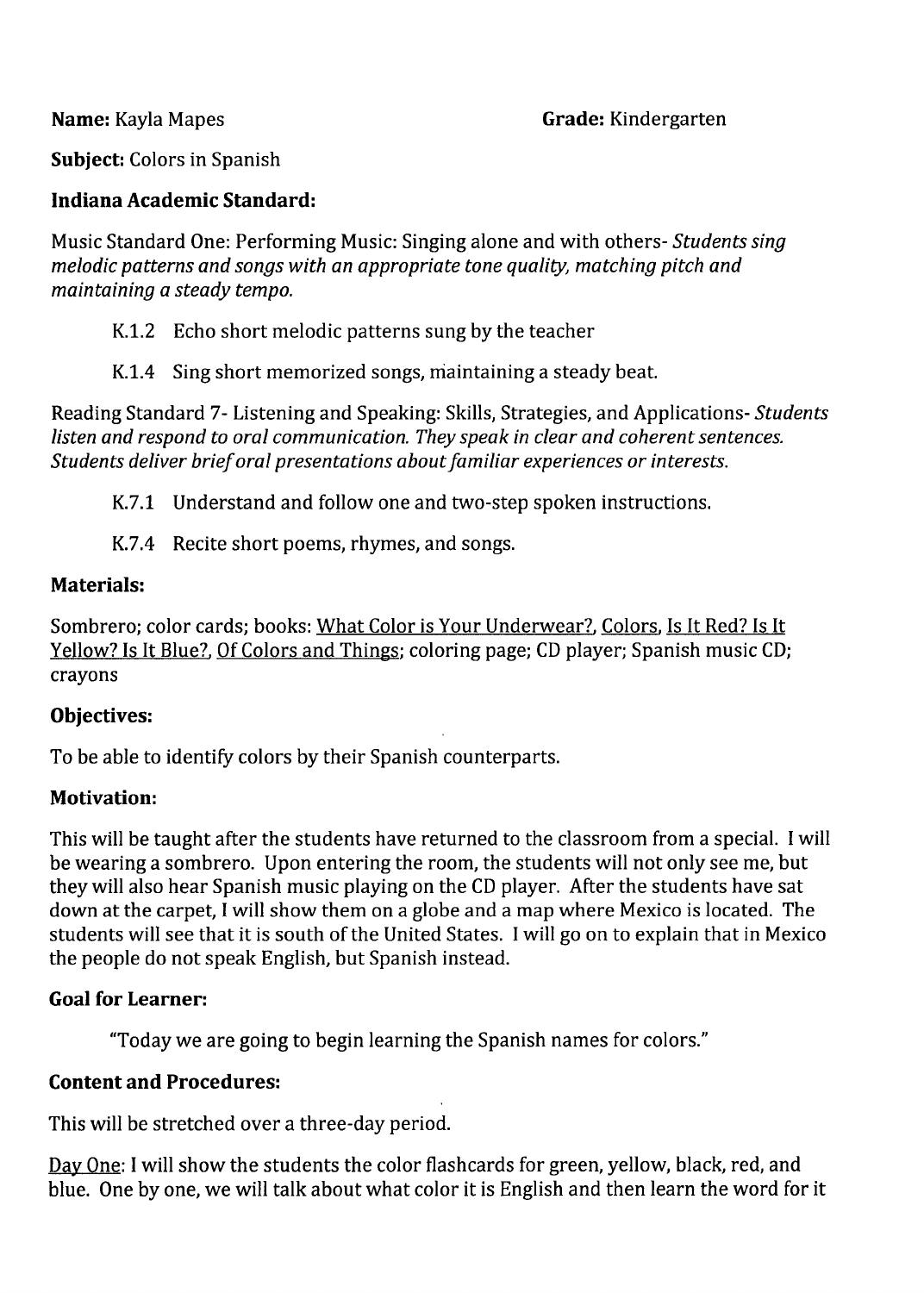in Spanish (The cards will have the color in English on one side and Spanish on the other). In order to learn how to pronounce the word properly, I will first say it, and then have the students echo me. We will continue until they are comfortable with the word. After learning the new word, we will sing the accompanying song. While learning the song, I will sing it in its entirety first. Then I will break the song up by line. I will sing a line, and the students will echo it back to me. Afterwards, we will combine the lines and sing the entire song. Prior to beginning the song, I will pick two students who are wearing that color. Their names will then be inserted into the song during the lines "Swearing rojo, verde, ect." After all five colors have been introduced, I will do a quick review with the color flashcards, holding each one up and, depending on participation, call on one individual or allow whole group response. Lastly, I will read the book Colors by George Siede and Donna Preis. The students will be encouraged to help me remember the Spanish words for the colors when we are on those pages. I will substitute the Spanish word for the English word on the colors we have discussed thus far.

Day Two: This is much like day one and will follow the same procedure. I will begin with a quick review of the previous days colors by showing the students the flashcards (perhaps even sing one or two of the songs). The remaining four color words will be introduced: orange, white, purple, and brown. We will repeat the echoing from the previous day before starting each song. Again, two volunteers will be chosen to represent the colors in the song. We will then sing through each song two times. To end this lesson we will read through either Is it Red? Is it Yellow? Is it Blue? or Of Colors and Things both by Tana Hoban.

| Colors: verde-green | amarillo-yellow | negro-black | rojo-red   |
|---------------------|-----------------|-------------|------------|
| anaranjado-orange   | blanco-white    | azul- blue  | café-brown |
|                     |                 |             |            |

morado- purple

Day Three: We will review all of the color words. I will hold up the flash card and the students will respond as a group with the corresponding Spanish word. If there are any words in particular that the students are having difficulty with, we will sing the appropriate song in order to help refresh the information. Finally I will read What Color Is Your Underwear? by Sam Lloyd to the class. This is a book the students are already familiar with and enjoy. Because they already know the story line, they will be able to focus on the colors presented in the form of varying types of underwear. After finishing the book, I will ask the students if any of them believe they know all of the Spanish color words we have learned. After choosing a volunteer, that student will come up with me next to the rocker and, recite the words as I show him or her flash cards. If he or she becomes stuck on a word, the rest of the students can help.

# **Practice Application:**

The students will return to their seats. I will pass out a sombrero coloring page. This particular sombrero happens to be decorated with different shapes: ovals, rectangles, triangles, circles, and squares (the students are already familiar with these shapes). I will instruct the students to color the different shapes according to the color I call out.

À,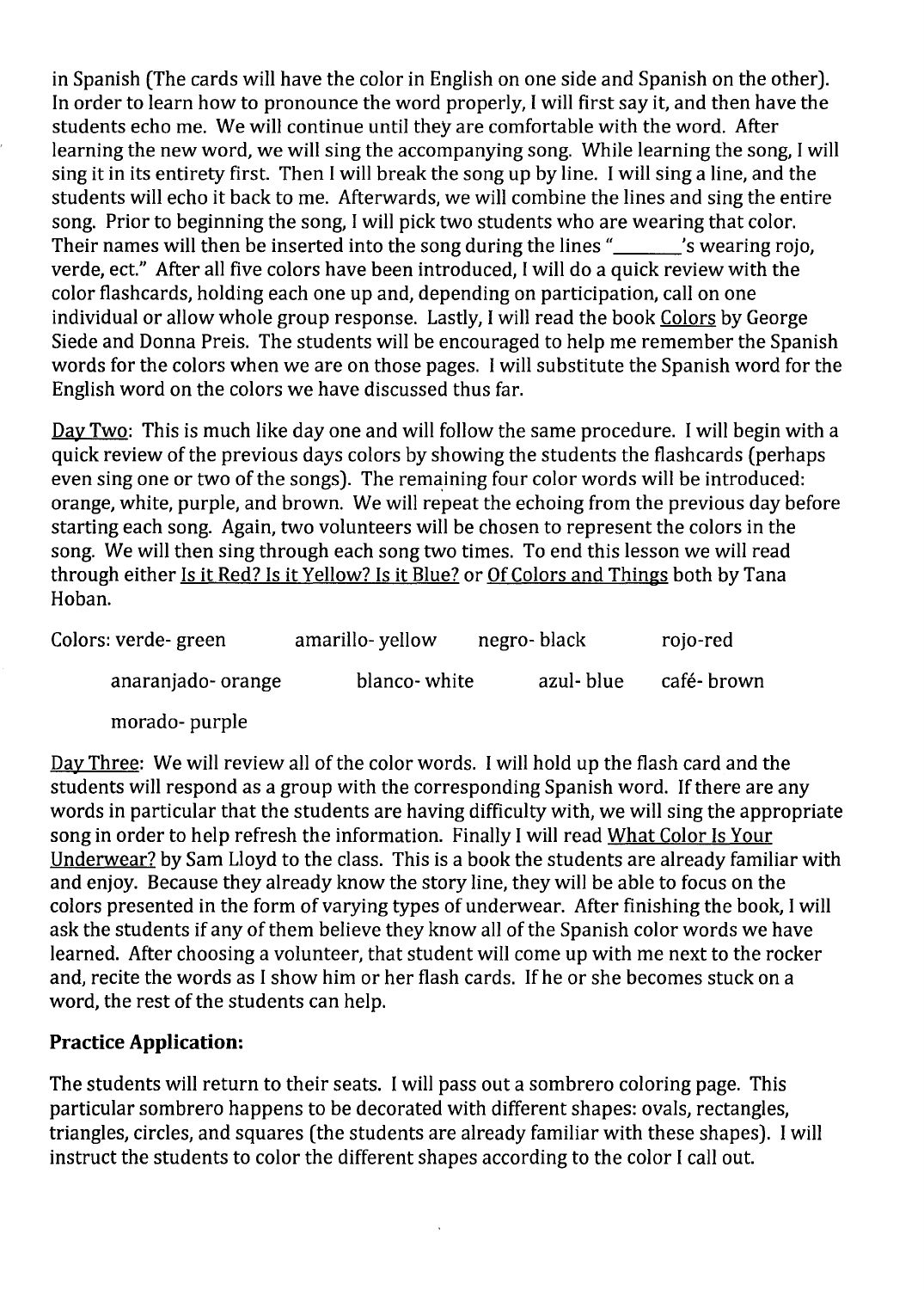Example: "Color the triangles verde." - The students will then color the triangles in the sombrero green. We will continue until the entire sombrero is colored.

## **Evaluation of Student Learning:**

I will walk around the tables of students and observe them coloring their sombreros. All of the pictures should look the same in the end, so it will be easy to see if there is a student who is having difficulty remembering the colors.

### **Closure:**

It is important to learn about other cultures, and learning new languages is a part of that. We will continue to learn more Spanish in order to know more about the Spanish language and culture.

**\*\*\*\*\*Before being allowed to leave the rug at the end of the lesson, the students will have to name a color in Spanish for me. One by one, I will show each student a color flashcard. They will then have to say the Spanish word for that color. After they have correctly named the color, they will be dismissed to their seats. This will help me to check their understanding of the new vocabulary and get the students back to their seats and ready to start the next lesson.** 

## Color Songs

| To the tune of "Are You Sleeping?"             |                |  |  |  |
|------------------------------------------------|----------------|--|--|--|
| Rojo, rojo rojo, rojo                          |                |  |  |  |
| Red, red, red red, red, red                    |                |  |  |  |
| s wearing rojo,                                | s wearing rojo |  |  |  |
| red, red, red rojo, rojo                       |                |  |  |  |
| Verde, verde verde, verde                      |                |  |  |  |
| Green, gree, green green, green, green         |                |  |  |  |
| s wearing verde, _________ 's wearing verde'   |                |  |  |  |
| green, green, green verde, verde               |                |  |  |  |
|                                                |                |  |  |  |
| Am-a-rillo                                     | Am-a-rillo     |  |  |  |
| Yellow, yellow yellow, yellow                  |                |  |  |  |
| 's wearing Amarillo, ______'s wearing Amarillo |                |  |  |  |
| yellow, yellow Amarillo                        |                |  |  |  |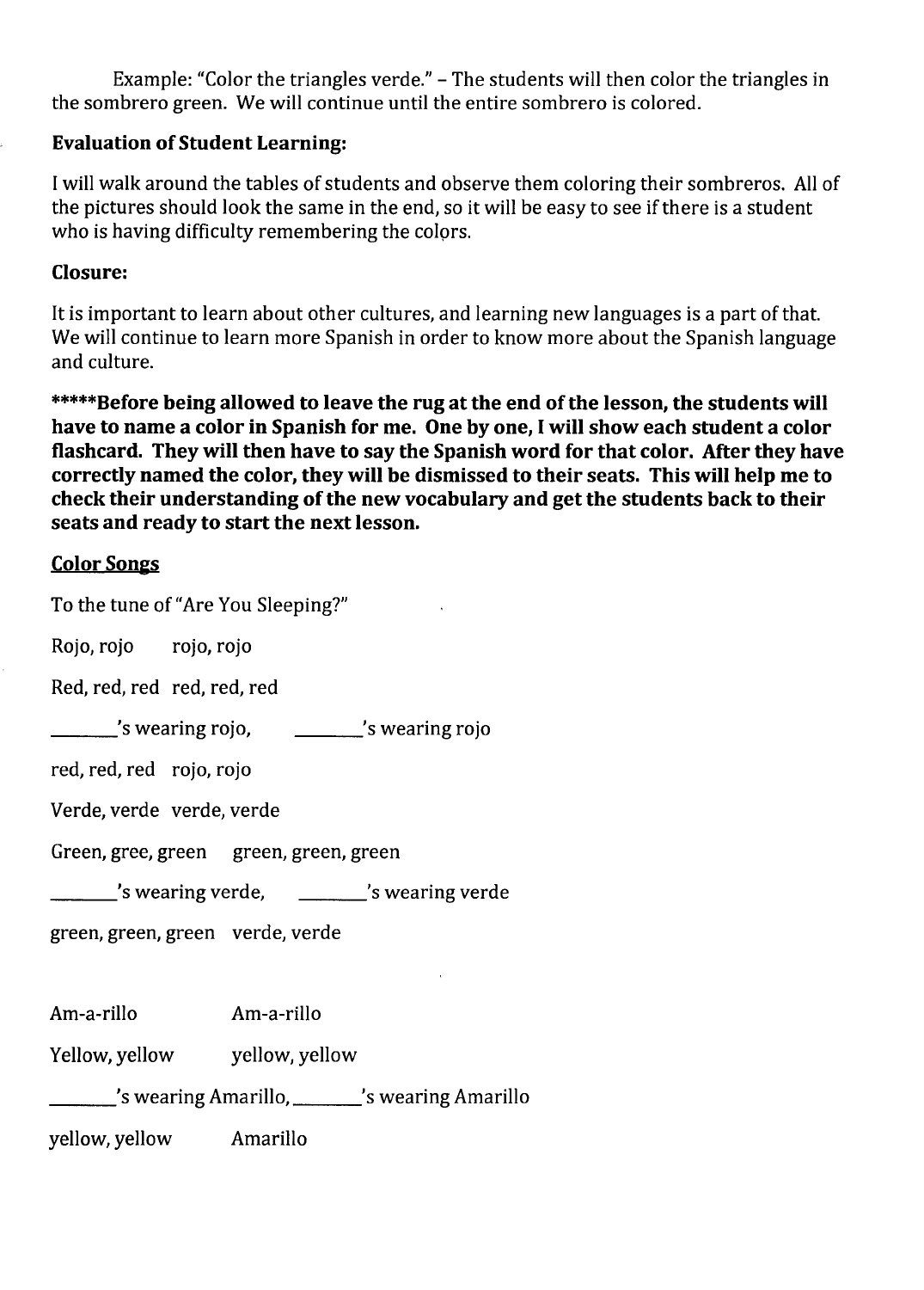Negro, negro Black, black, black black, black, black negro, negro \_\_\_ 's wearing negro, \_\_\_ 's wearing negro black, black, black negro negro

blanco, blanco blanco, blanco white, white, white white, white, white 's wearing blanco, 's wearing blanco' white, white, white blanco, blanco

azul, azul azul, azul

blue, blue, blue, blue, blue, blue

\_\_\_ 's wearing azul, \_\_\_ 's wearing azul

blue, blue, blue azul, azul

an-a-ran-ja-do an-a-ran-ja-do

orange, orange, orange orange, orange, orange

\_\_\_\_ 's wearing anaranjado 's wearing anaranjado

orange, orange, orange anaranjado

café, café café, café

brown, brown, brown brown, brown, brown

\_\_\_\_\_\_\_\_'s wearing café, \_\_\_ 's wearing cafe

brown, brown brown café, café

mor-a-do mor-a-do

purple, purple purple, purple

s wearing morado, \_\_\_\_\_\_'s wearing morado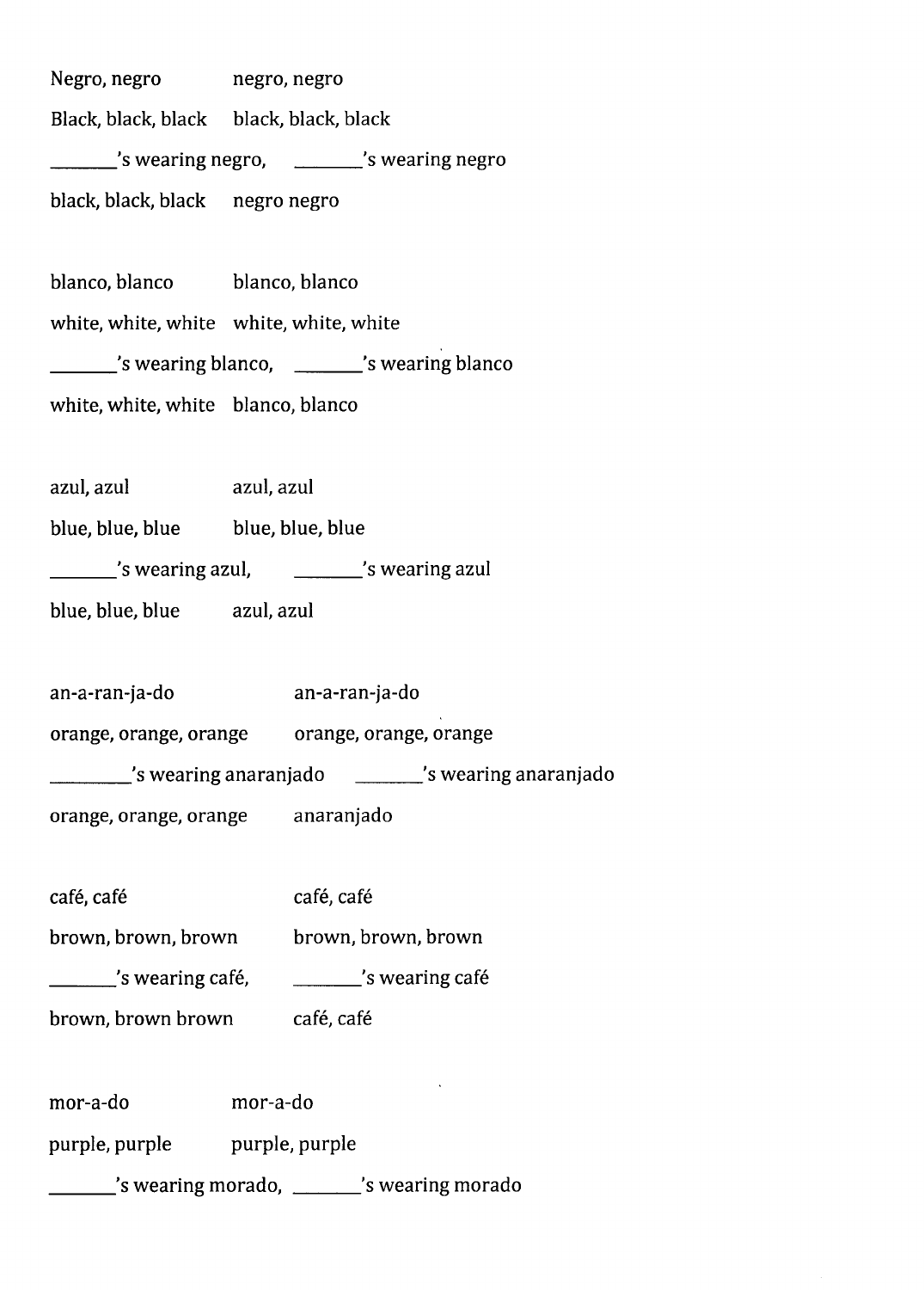#### **Resources**

Andrade, Magdalena; Egasse, Jeanne; Muñoz, Elías Miguel; Terrell, Tracy D. (2006). Dos mundos: Comunicación y comunidad. McGrawHill: New York.

Hobman, Tana. (1978). Is It Red? Is It Yellow? Is It Blue? Harpertrophy: China.

- Hobman, Tana. (1989). Of Colors and Things. Mulberry: New York.
- Hubbard, Patricia. (1996). My Crayons Talk. Henry Holt and Company: United States.
- Lloyd, Sam. (2003). What Color is Your Underwear? Scholastic Inc.: New York.
- Preis, Donna; Siede, George. (1994). Colors. Publications International, Ltd.: Illinois.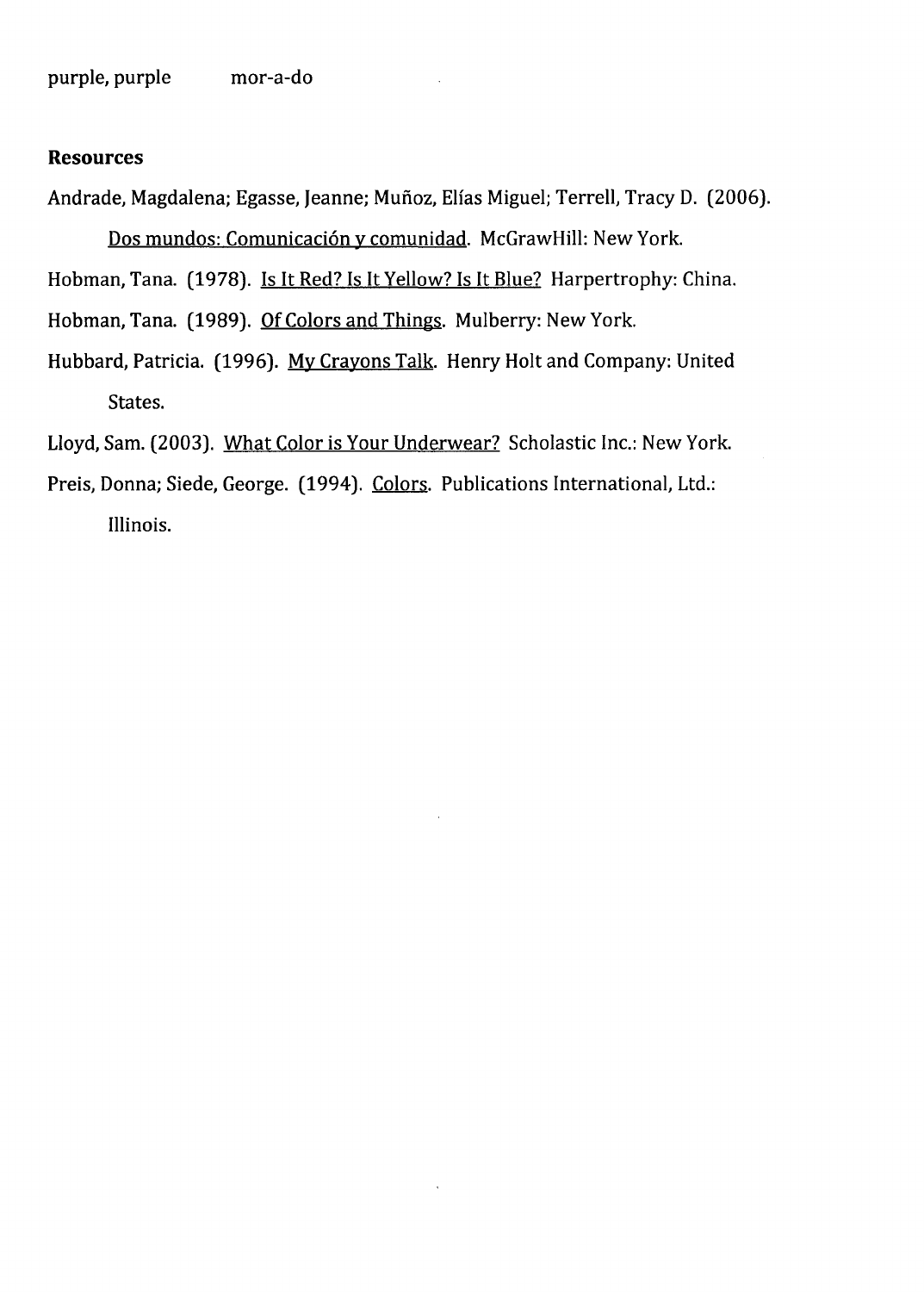**Subject:** Spanish/ Music

# **Indiana Academic Standards and Indicators:**

Music Standard One: Performing Music: Singing alone and with others- *Students sing melodic patterns and songs with an appropriate tone quality, matching pitch and maintaining* a *steady tempo.* 

# K.1.2 Echo short melodic patterns sung by the teacher

K.1.4 Sing short memorized songs, maintaining a steady beat.

Math Standard One: Number Sense: *Students understand the relationship between numbers and quantities up to 10, and that* a *set of objects has the same number in all situations regardless of the position or arrangement of the objects.* 

**Objective:** To be able to count to ten in Spanish by applying the words to a melody.

K.1.6 Count, recognize, represent, name, and order a number of objects (up to 10).

**Materials:** CD player, sombrero, number banner, easel, jA cantar! Let's Sing! CD.

**Motivation:** When the students enter the classroom, I will be ready with my sombrero on and Spanish music playing in the background. The students will come and sit at the rug in front of the easel. At this point the students will not know that we are going to be learning how to count in Spanish. They probably will not even realize that the song playing involves counting to ten.

### **Goal for Learner:**

"Today we are going to learn how to count to ten in Spanish."

# **Procedures**

### **New Information:**

Counting to ten in Spanish:

| $One = uno$             | $Two = dos$    | Three = $tres$ |
|-------------------------|----------------|----------------|
| Four $=$ cuatro         | $Five = cinco$ | $Six = seis$   |
| $S$ even = siete        | Eight = $ocho$ | Nine $=$ nueve |
| Ten = diez              |                |                |
| <b>Guided Practice:</b> |                |                |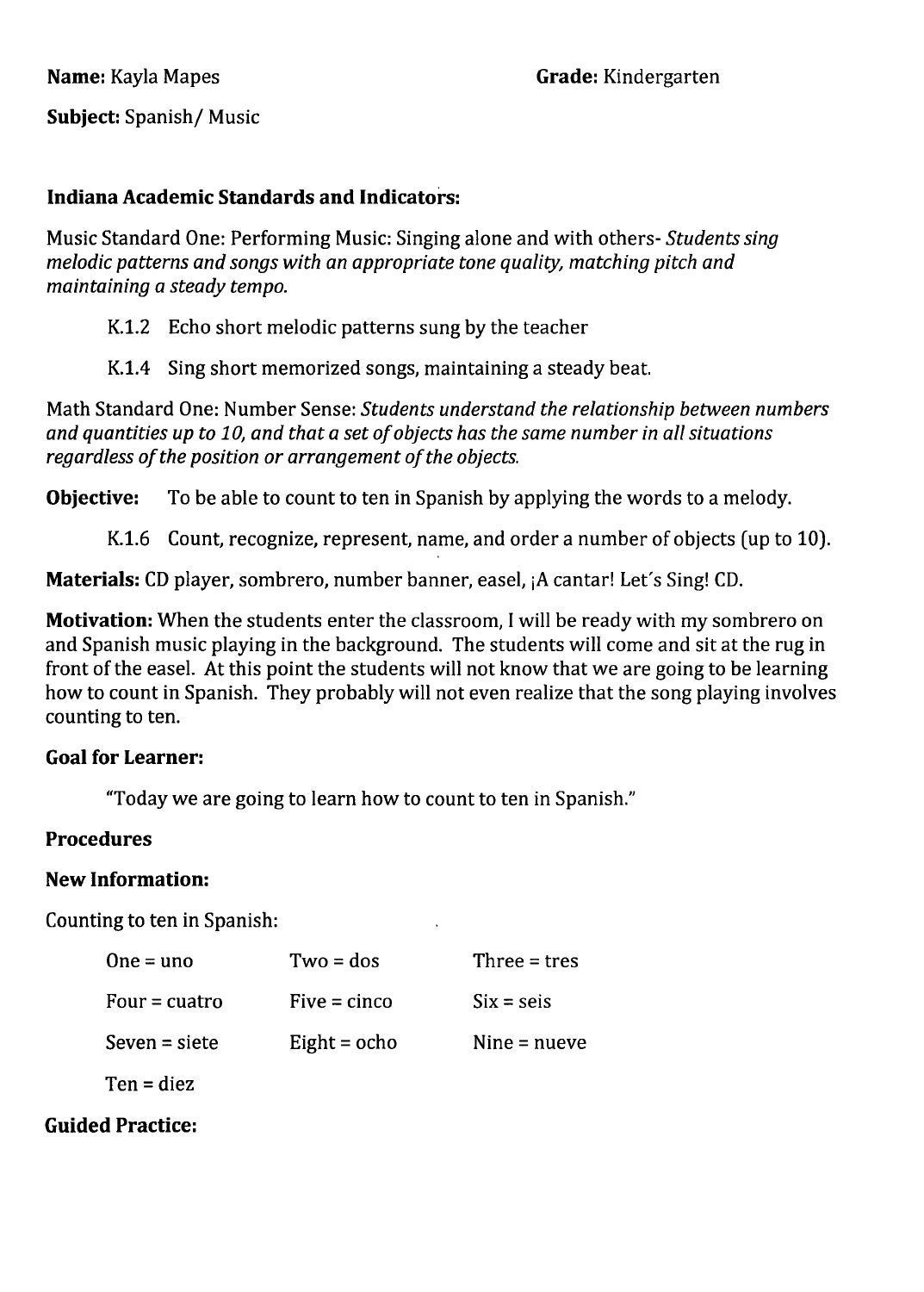After stopping the music, I will direct the students' attention to the easel on which the numerals one through ten will be displayed. First I will point to each of the numbers and the students will count in English. Next, I will say the number in Spanish, after which the students will echo me.

| Me- "One is called uno."                      | Students- "Uno."                                                   |
|-----------------------------------------------|--------------------------------------------------------------------|
| Me- "Two is called dos."                      | Students-"Dos."                                                    |
| Me- "Uno, dos."                               | Students- "Uno, dos." (while pointing)                             |
| Me- "Three is called tres." Students- "Tres." |                                                                    |
|                                               | Me- "Uno, dos, tres." Students- "Uno, dos, tres." (while pointing) |

\*This will continue up to the numeral ten.

I will then play the Counting Song on the CD player for the students. They will have an opportunity to listen to the new vocabulary in the song. After allowing the students to hear the song, I will play it again; on this run through, I will sing along with it.

Now the students have heard the CD version of the song and me singing the words. In order to teach it to the students, I will sing one line of the song at a time to the students. After each line, they will echo it back to me. After three lines, we will combine them and sing through them in one chunk. Then, the students will learn three more lines separately. We will combine them as we did with the first chunk of three lines. Afterwards, we will combine the first and second chunk and Sing through what we already know. This pattern will continue until we have finished the song.

-In pitch- "One, two, three- echo me. Uno, dos, y tres."

*"Uno, dos,* y *tres. "* 

-"Cuatro, cinco, seis."

*"Cuatro, cinco, seis."* 

-"Siete, ocho, nueve."

*"Siete, ocho, nueve."* 

-"Uno, dos, y tres. Cuatro, cinoc, seis. Siete, ocho, nueve."

*"Uno, dos, y tres. Cuatro, cinoc, seis. Siete, ocho, n ueve. "* 

-"I can count to ten."

"[ *can count to ten."* 

After the students feel as though they are comfortable with the lyrics and new vocabulary, I will play the music again and allow the students to sing along. The CD contains two versions of the song: a regular song with music and words and an accompaniment without the words. We will practice singing through each of these versions.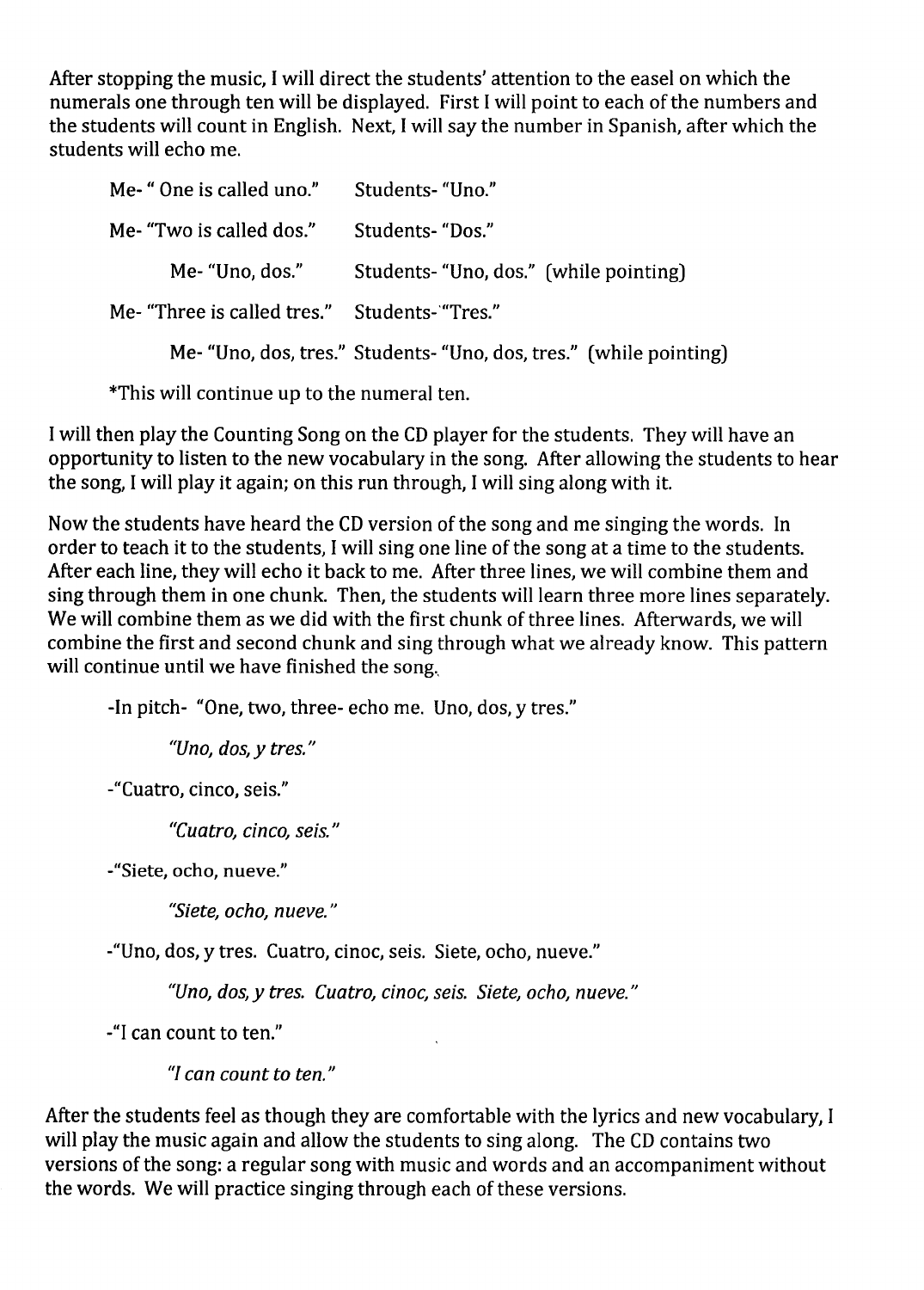# **Closure:**

We will continue to work on counting in Spanish, especially in other Spanish lessons. This is something that can help us when we are trying to count in English too.

# **Evaluation of Student Learning:**

**In** order to evaluate the students' understanding of the new Spanish vocabulary, I will have the girls read through the numbers as I point to the numbers. They will then sing the Counting Song. Next, I will have the boys recite the numbers in Spanish as I point to them. They will then have an opportunity to sing the Counting Song without the girls. This will serve as an informal way for me to assess the students.

## **Resources:**

Wood, Lucille. (2005). Counting song. [Recorded by Rebecca Salazar]. On *jA cantar! Let's* 

*Sing!* [cd]. United States: Pearson.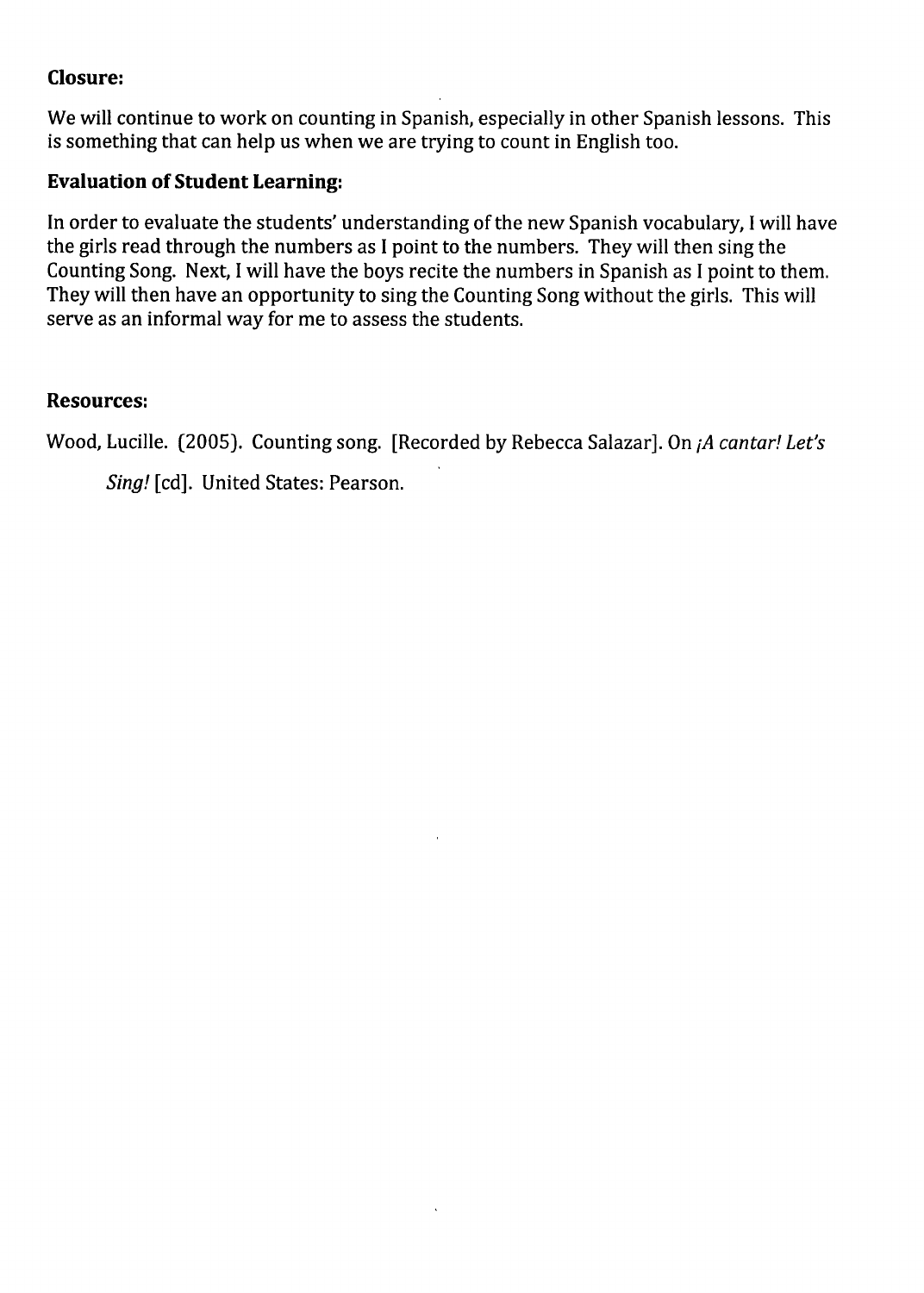# **Subject:** Spanish/ Music

\*\*Although the main portion of this lesson is taught on one day, the evaluation of student learning will span over a period of four days. This will allow me to meet in small groups with the students in order to better see their understanding.

### **Indiana Academic Standards and Indicators:**

Music Standard One: Performing Music: Singing alone and with others- *Students sing melodic patterns and songs with an appropriate tone quality, matching pitch and maintaining* a *steady tempo.* 

- K.1.2 Echo short melodic patterns sung by the teacher
- K.I.4 Sing short memorized songs, maintaining a steady beat.

### **Objective**

The students will be able to identify shapes by their Spanish names.

**Materials:** shape poster with Spanish vocabulary, pointer, color/shape BINGO cards, bears

**Motivation:** When the students enter the classroom, I will be ready with my sombrero on and Spanish music playing in the background. The students will come and sit at the rug in front of the easel. At this point the students will not know that we are going to be learning how to identify shapes in Spanish.

# **Goal for Learner:**

"Today we are going to learn the names of shapes in Spanish."

# **Procedures**

### **New Information:**

Square-el cuadrado

Circle- el cfrculo

Rectangle- el rectángulo

Oval- el óvalo

Diamond- el rombo

Triangle- el triangulo

**Guided Practice:** Before teaching the song to go along with the vocabulary, I will show the students the correct pronunciation of the words. I will go through the entire poster by myself first. Then, I will invite the students to echo me. I will say the word and then point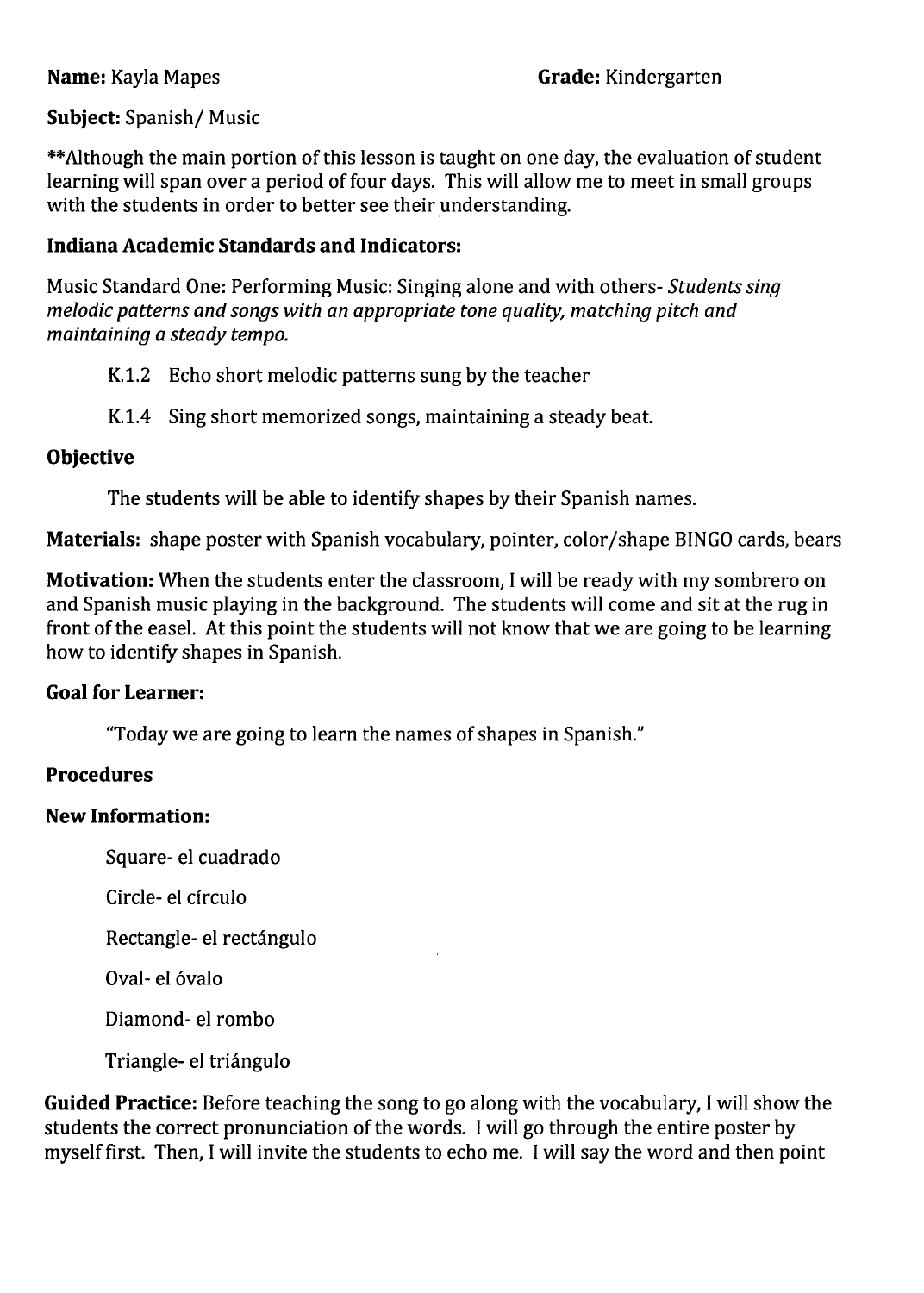to them indicating for them to repeat the word back to me. We will continue this for all of the words until the students feel comfortable saying them.

Finally, I will teach the students the accompanying song. I made this song up, so there is no CD required for singing it. Before singing, I will pass out shape cutouts to six students. They will be my "helpers" during the actual song. The song itself is fairly short, so I will sing one line to the students and ask them to echo it back to me. I will then translate it to them and tell them the translation serves as the second half of the first line. We will sing through the Spanish and English version of the first line. I will then repeat the process with the rest of the lines.

\*To the tune of Frere Jacques

Everyone-"¿Donde está (name of shape)? Where is the (name of shape)?

Student holding named shape- "Estoy aqui. Here I am."

Everyone- "¿Donde están las formas? Where are the shapes?"

All students holding shapes- "Estamos allí. Here we are."

This will continue for all of the shapes.

Closure: It is important to remember that even though we are calling these shapes by another name, they still have the same characteristics. By learning our shapes in another language, we are helping ourselves to better learn them.

# Evaluation of Student Learning:

The students will have the opportunity to play Shape BINGO with me in a small group setting. This will allow me to see how well they have learned the names of the shapes in Spanish. Each student will have a card with a variety of shapes in various colors. The students have already learned color words in Spanish. I will draw a card and identify the shape/color for the students to find on their cards.

i.e. "cuadrado morado" or purple square

If a student has the shape, he will place a bear marker on his card. When a student has four squares across filled in, he will be declared a winner. In order to receive his winner card, he will have to name off the names of the shapes to me in Spanish.

# Resources:

\*This lesson was created with things I made or already knew. I did not have to use any outside sources in order to create this lesson.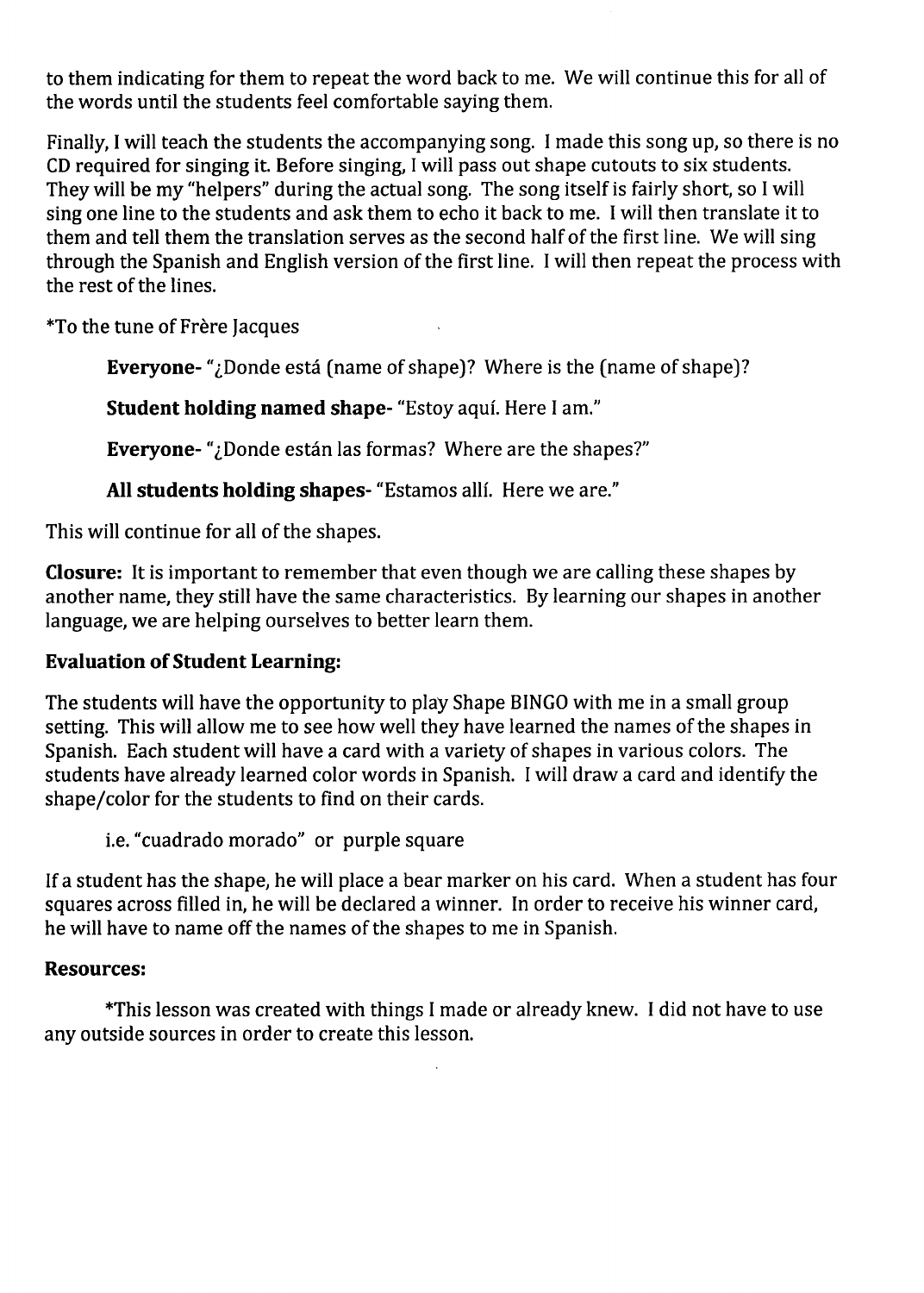**Grade:** Kindergarten

**Subject:** Spanish Phrases

### **Indiana Academic Standards and Indicators:**

World Language: Modern European Classical

Communication: Write and speak in a language other than English.

MAKl *Learners engage in written and spoken conversations on a variety of* 

*topics.* 

MAK.l.l Recognize and express basic greetings and farewells.

MAK.l.2 Recognize and· state basic personal information.

Music Standard Eight: Responding to Music: Understanding relationships between music, the other arts, and disciplines outside the arts- *Students express musical concepts in nonmusical ways. They describe the use ofmusic in various school activities.* 

K.8.2 Identify other classes and school activities where music is used and the

purpose of music in each situation.

### **Objectives:**

To be able to correctly use Spanish phrases in a normal conversation.

**Materials:** Margaret and Margarita/ Margarita y Margaret by Lynn Reiser (book), television, VCR, *Rock and Learn Spanish* 

### **Motivation:**

I will read the story Margaret and Margarita/ Margarita y Margaret by Lynn Reiser to the students. The story contains conversation language between two girls: one speaking only Spanish while the other speaks only English. This will be a good way to introduce the concept of conversational language.

### **Goal for Learner:**

"Today we are going to learn how to say everyday phrases in Spanish."

### **Procedures**

### **New Information:**

Hello- Hola

My name is  $\frac{1}{2}$  - Me llamo  $\frac{1}{2}$ .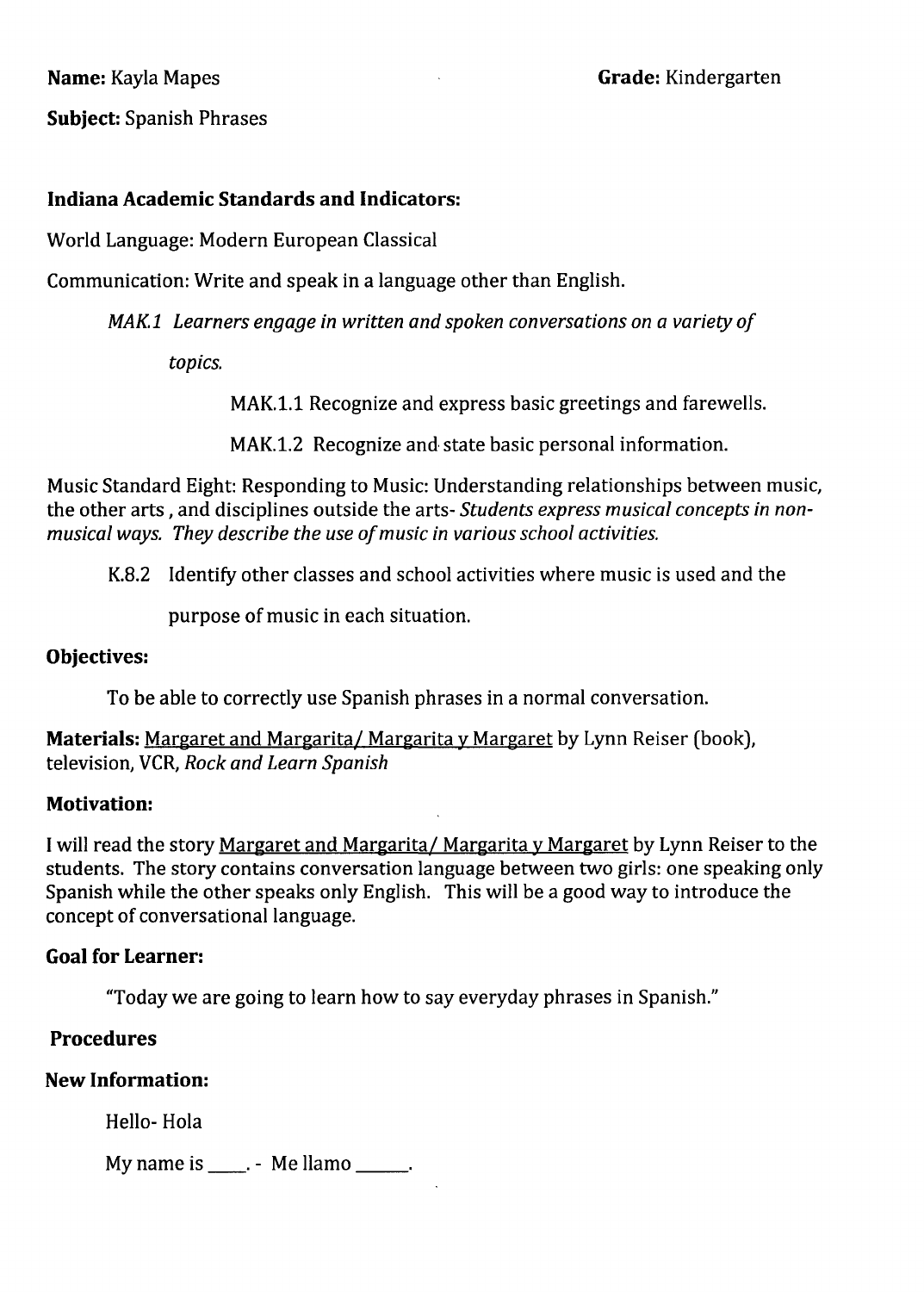What is your name? -  $\sum_{i=1}^{n}$  Cómo te llamas?

I am \_\_\_\_ years old. - Tengo \_\_\_\_ años.

How old are you? - ¿Cuántos años tienes?

Goodbye - Adiós

See you later. - Hasta la vista.

## **Guided Practice:**

First I will teach the students each of the phrases. I will say the phrase first and then allow the students to echo me. After we have practiced each of the phrases, I will play the conversation segment of the video *Rock and Learn: Spanish.* The students will have an opportunity to continue practicing these phrases along with the host of the video while they are put to music. There are other phrases that will be covered in this segment also; however, the original six phrases are the ones that I will emphasize.

## **Evaluation of Student Learning:**

The students will be separated into groups of two. Each group will have to demonstrate a basic conversation in Spanish for the class and myself. The conversation will consist of these lines and will go as follows:

S1- Hola. Me llamo \_\_\_\_\_\_. S2- Hola. Me llamo \_\_\_\_\_\_\_. ¿Cuantos años tienes? S1- Tengo  $\frac{1}{\sqrt{2}}$  años. ¿Cuantos años tienes? S2- Tengo \_\_\_ años. S1-Adiós.

S2- Hasta la vista.

The students will have time to practice their conversations with their partner. Also, before any group goes for the class, I will model the conversation with Mrs. Nacrelli. After hearing us talk, the students will decide who is student one and who is student two. Mrs. Nacrelli and I will go through the conversation again. This time, whoever is student one will be my echo. The others playing student two will serve as Mrs. Nacrelli's echo.

# **Closure:**

I will tell the students that from now on, I will be greeting them in Spanish each day. They will hear "hola" in the morning and either "adiós" or "hasta la vista" in the afternoon. This is also a great way to continue our numbers in Spanish (when we give our age).

# **Resources**

Caudle, Richard (Producer & Director). (2001). *Rock In learn: Spanish* [video tape]. Texas: